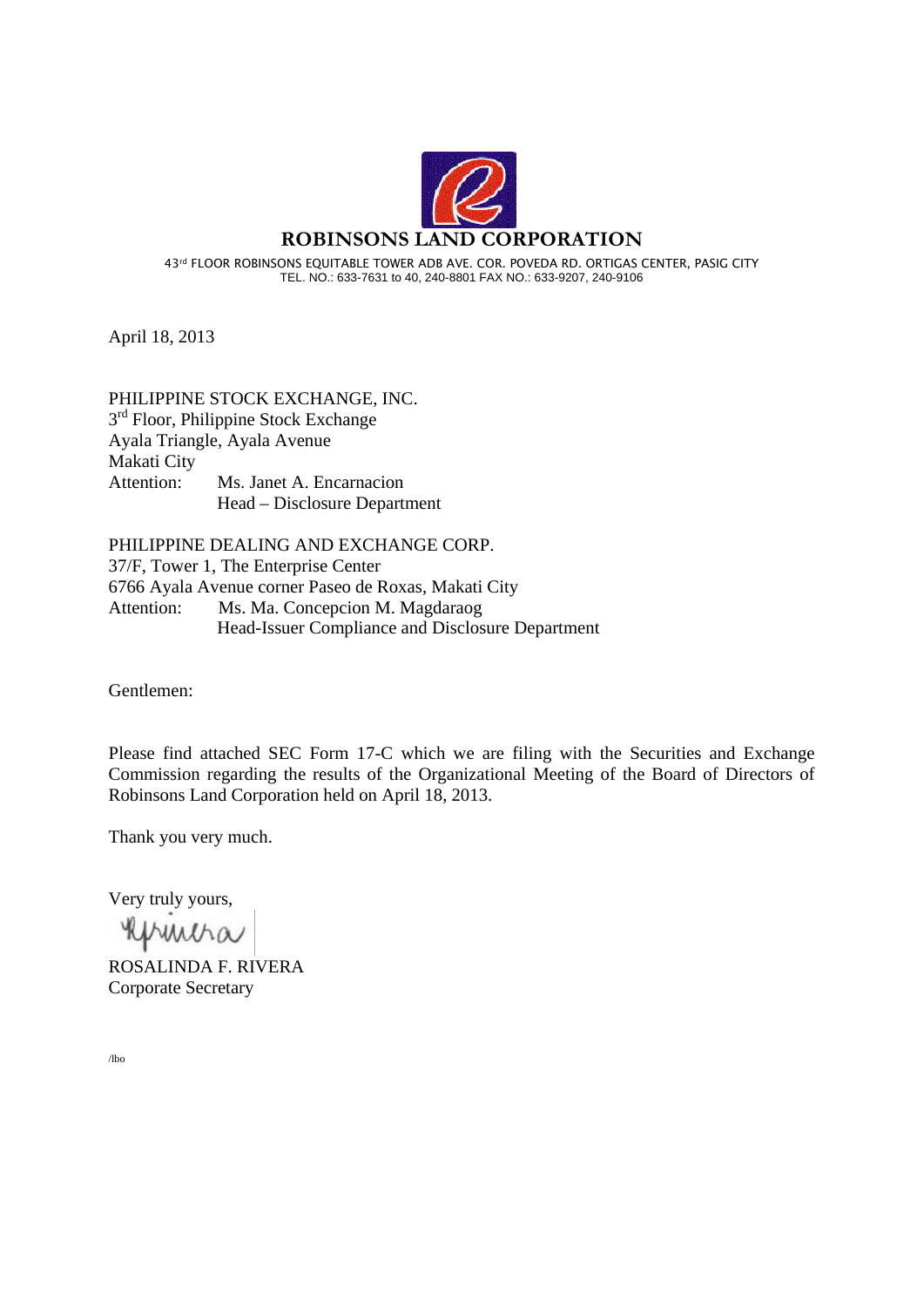# **COVER SHEET**

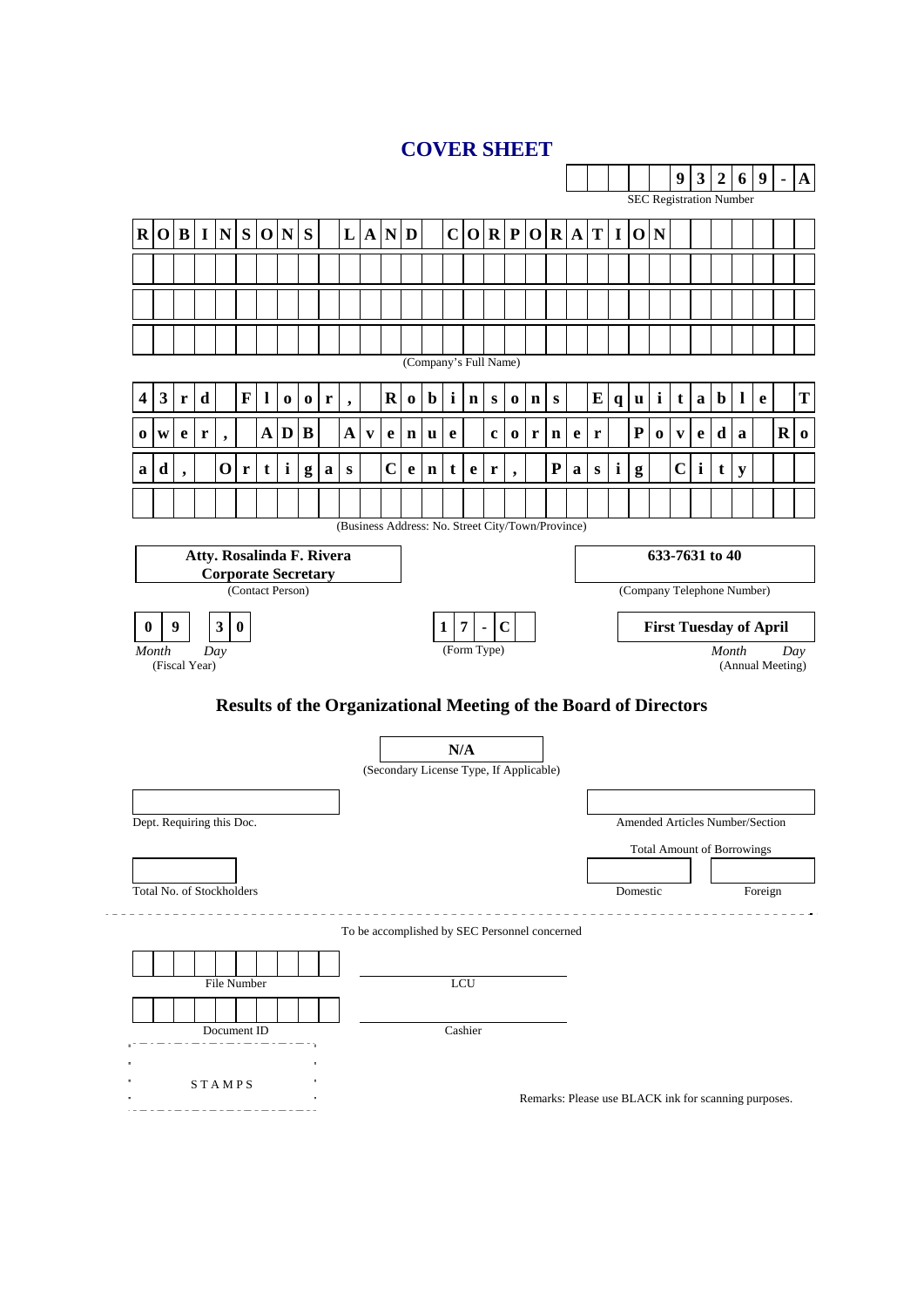### SECURITIES AND EXCHANGE COMMISSION

## SEC Form 17-C

## CURRENT REPORT UNDER SECTION 17 OF THE SECURITIES REGULATION CODE AND SRC RULE 17.2(c) THEREUNDER

- 1. **April 18, 2013**  (Date of Report)
- 2. SEC Identification No**. 93269-A** 3. BIR TIN: **000-361-376-000**

## 4. **ROBINSONS LAND CORPORATION**  (Exact name of issuer as specified in its charter)

- 5. **Metro Manila, Philippines** 6. (SEC Use Only) (Province, country or other jurisdiction of Industry Classification Code: incorporation)
- 7. **43rd Floor, Robinsons-Equitable Tower, ADB Ave. cor. P. Poveda St., Ortigas Center, Pasig City 1600**  (Address of principal office) (Postal Code)

## 8. **(632) 633-7631 to 40**  (Issuer's Tel. No., including area code)

- 9. **NA**  (Former name or former address, if changed since last report)
- 10. Securities registered pursuant to Sections 8 and 12 of the SRC or Sections 4 and 8 of the RSA:

| Title of Each Class | Number of Shares of Common Stock           |
|---------------------|--------------------------------------------|
|                     | Outstanding and Amount of Debt Outstanding |

**Common 4,093,830,685** 

SEC FORM 17-C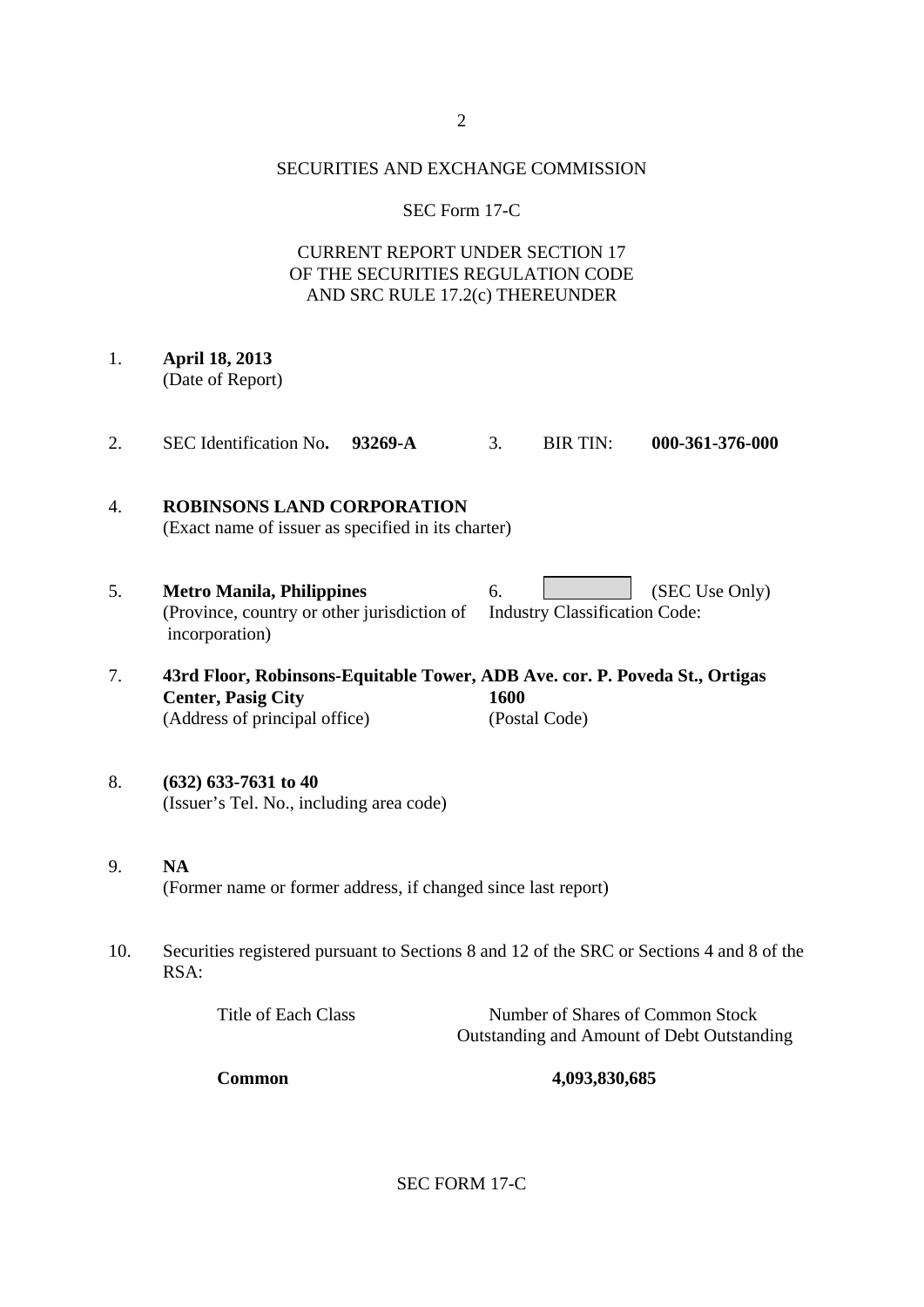## **ROBINSONS LAND CORPORATION**

1. **Item 4 – Resignation, Removal or Election of Registrant's Directors and Officers** 

**The following were elected at the Organizational Meeting of the Board of Directors of Robinsons Land Corporation held on April 18, 2013:** 

### **Officers**

| 1. James L. $Go$                        | <b>Chairman</b>                                      |
|-----------------------------------------|------------------------------------------------------|
| 2. Lance Y. Gokongwei                   | <b>Vice-Chairman and Chief Executive</b>             |
|                                         | <b>Officer</b>                                       |
| 3. Frederick D. Go                      | <b>President</b><br>Chief<br><b>Operating</b><br>and |
|                                         | <b>Officer</b>                                       |
| 4. Constante T. Santos                  | <b>Senior Vice President</b>                         |
| 5. Bach Johann M. Sebastian             | <b>Senior Vice President</b>                         |
| 6. Ma. Socorro Isabelle V. Aragon-Gobio | <b>Senior Vice President</b>                         |
| 7. Rodolfo T. Malit                     | <b>First Vice President</b>                          |
| 8. Abigail Joan R. Cosico               | <b>General Manager</b>                               |
| 9. Henry L. Yap                         | <b>General Manager</b>                               |
| 10. Arlene G. Magtibay                  | <b>General Manager</b>                               |
| 11. Corazon L. Ang-Ley                  | <b>General Manager</b>                               |
| 12. Elizabeth Kristine D. Gregorio      | <b>General Manager</b>                               |
| 13. Emmanuel G. Arce                    | <b>Vice President</b>                                |
| 14. Manuel D. Deus, Jr.                 | <b>Vice President</b>                                |
| 15. Constantino C. Felipe               | <b>Vice President</b>                                |
| 16. Winifred G. Maranan                 | <b>Vice President</b>                                |
| 17. Thomas Lee O                        | <b>Vice President</b>                                |
| 18. Kerwin Max S. Tan                   | <b>Vice President</b>                                |
| 19. Anicio G. Villanueva                | <b>Vice President</b>                                |
| 20. Mary Maylanie L. Precilla           | <b>Vice President</b>                                |
| 21. Cecile Pascual                      | <b>Vice President</b>                                |
| 22. Honorio Almeida, Jr.                | <b>Vice President</b>                                |
| 23. Lourdes T. Alano                    | <b>Vice President</b>                                |
| 24. Teresita H. Vasay                   | <b>Treasurer</b>                                     |
| 25. Rosalinda F. Rivera                 | <b>Corporate Secretary</b>                           |
|                                         |                                                      |